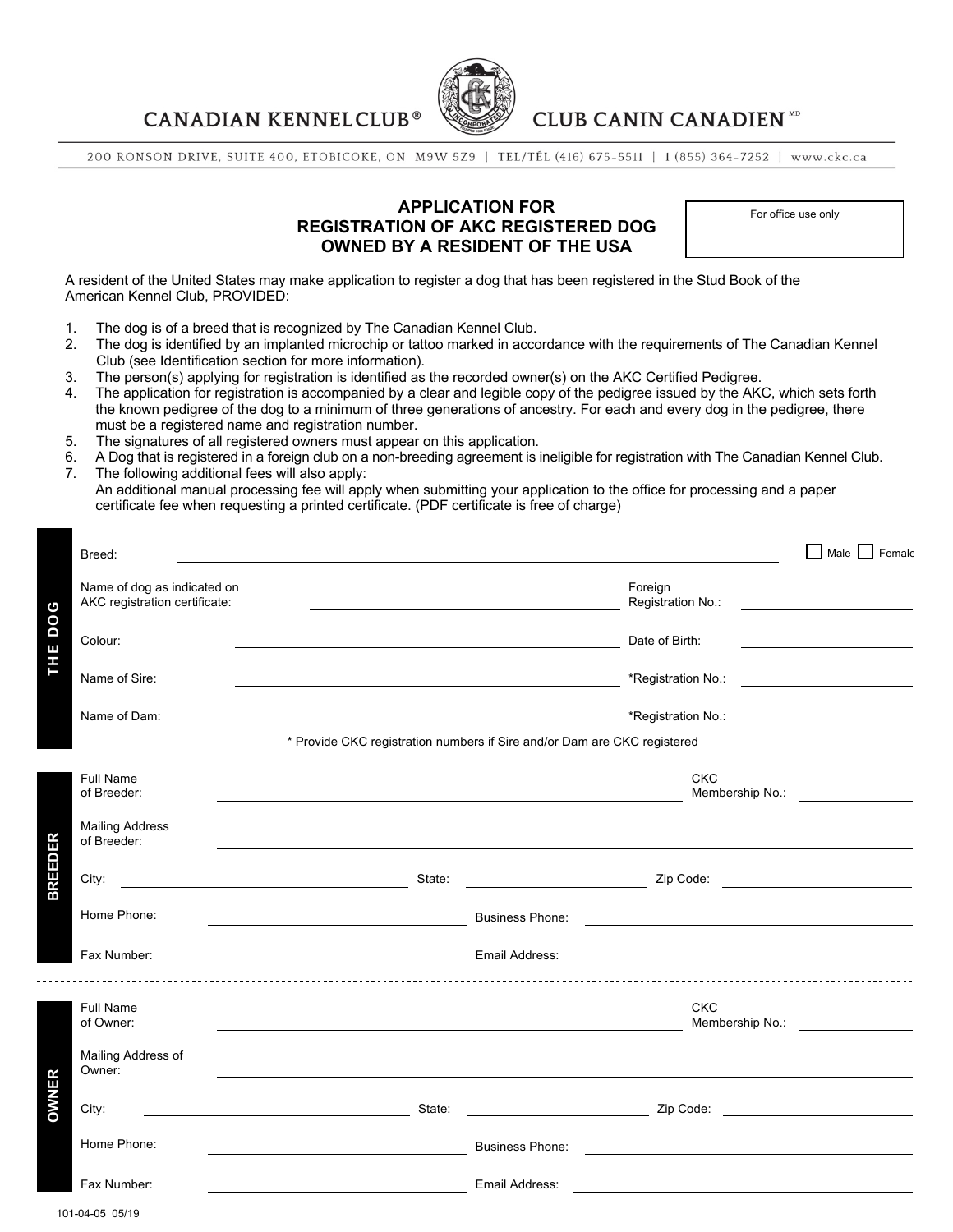| Please complete the following section if the dog identified above is registered in the records of the AKC as being currently co-owned by<br>residents of the USA and Canada and providing the dog is domiciled in the USA. |           |                               |  |  |  |  |  |
|----------------------------------------------------------------------------------------------------------------------------------------------------------------------------------------------------------------------------|-----------|-------------------------------|--|--|--|--|--|
| Full Name of<br>Canadian Co-owner(s):                                                                                                                                                                                      |           | <b>CKC</b><br>Membership No.: |  |  |  |  |  |
| Mailing Address of<br>Canadian Co-owner:                                                                                                                                                                                   |           |                               |  |  |  |  |  |
| City                                                                                                                                                                                                                       | Province: | Postal Code:                  |  |  |  |  |  |
| Home Phone:                                                                                                                                                                                                                |           | Business Phone:               |  |  |  |  |  |
| Fax Number:                                                                                                                                                                                                                |           | Email Address:                |  |  |  |  |  |

# **IDENTIFICATION SECTION**

The dog must be identified by an implanted microchip or tattoo marked in accordance with the requirements of The Canadian Kennel Club. A Dog Identification Guidelines brochure and an application for the registration of tattoo letters are available from the CKC at no cost.

#### Please complete one section - Microchip or Tattoo

| <b>MICROCHIP</b>                                                                                                                                                                                                                                               |     |                                                   |
|----------------------------------------------------------------------------------------------------------------------------------------------------------------------------------------------------------------------------------------------------------------|-----|---------------------------------------------------|
| Affix Bar Code Label here                                                                                                                                                                                                                                      |     |                                                   |
|                                                                                                                                                                                                                                                                |     | Date of Microchip Implant:                        |
|                                                                                                                                                                                                                                                                |     |                                                   |
|                                                                                                                                                                                                                                                                |     | Year<br>Month<br>Day                              |
|                                                                                                                                                                                                                                                                |     |                                                   |
| Note: The bar coded label or the transponder number must appear in<br>the space provided above for the dog represented in this application.                                                                                                                    |     |                                                   |
|                                                                                                                                                                                                                                                                |     |                                                   |
|                                                                                                                                                                                                                                                                |     |                                                   |
|                                                                                                                                                                                                                                                                |     |                                                   |
| <b>TATTOO</b>                                                                                                                                                                                                                                                  |     |                                                   |
| If tattoo marking is the preferred method of identification, the dog must be identified with the tattoo series allotted to the U.S.                                                                                                                            |     |                                                   |
| owners by The Canadian Kennel Club and a serial number. (If the dog is domiciled in the U.S. but registered in the AKC Stud<br>Book as being co-owned by a U.S. resident and a resident of Canada, the tattoo letters with which the dog is identified must be |     |                                                   |
| letters allotted by the CKC for the use of the partnership or the Canadian co-owner).                                                                                                                                                                          |     |                                                   |
| Tattoo                                                                                                                                                                                                                                                         |     |                                                   |
| Series                                                                                                                                                                                                                                                         |     | Date of Tattoo Markings:                          |
| <b>LE</b><br>RF<br>$\overline{RE}$                                                                                                                                                                                                                             | LF  |                                                   |
| Number                                                                                                                                                                                                                                                         |     | Month<br>Year<br>Day                              |
| Tattoo<br>Number                                                                                                                                                                                                                                               |     |                                                   |
| <b>LE</b><br><b>RE</b><br><b>RF</b>                                                                                                                                                                                                                            | LF. |                                                   |
|                                                                                                                                                                                                                                                                |     | Signature of Individual who tattoo marked the dog |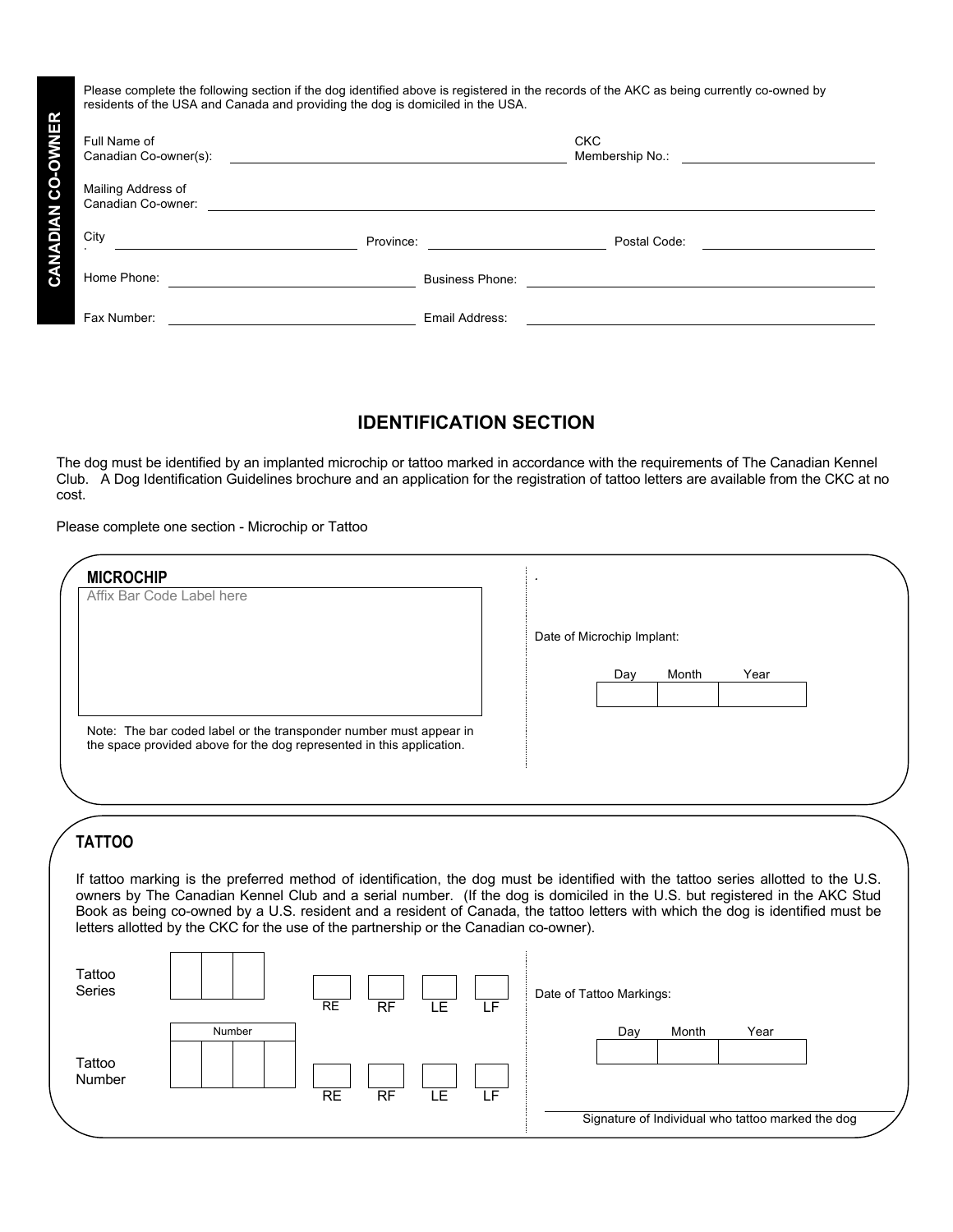# **DECLARATION**

#### **I/WE HEREBY CERTIFY:**

- **1. The information provided on this application is true and correct and may be verified upon request.**
- **2. The dog has been identified as indicated in the identification section of this application.**

| <b>Signature of Owner</b><br>Date<br><b>Signature of Co-owner</b><br><b>Date</b><br><b>Signature of Co-owner</b><br><b>Date</b><br><b>Signature of Co-owner</b><br><b>Date</b><br>All signatures to be written and not printed.<br>The following items are enclosed:<br>A clear and legible copy of the AKC certified pedigree<br>Certificate to be issued in: $\Box$ English or $\Box$ French<br>Please select one: $\Box$ Paper Certificate \$2.00 $\Box$ PDF Certificate (no additional cost)<br>The required fee as per the current fee schedule<br>(Please do not send cash. U.S residents must make<br>payment in Canadian funds. Discounted cheques<br>or money orders in foreign currency will not be accepted).<br>Please forward to:<br>The Canadian Kennel Club<br>400 - 200 Ronson Drive<br>Etobicoke, Ontario M9W 5Z9 |  |
|------------------------------------------------------------------------------------------------------------------------------------------------------------------------------------------------------------------------------------------------------------------------------------------------------------------------------------------------------------------------------------------------------------------------------------------------------------------------------------------------------------------------------------------------------------------------------------------------------------------------------------------------------------------------------------------------------------------------------------------------------------------------------------------------------------------------------------|--|
|                                                                                                                                                                                                                                                                                                                                                                                                                                                                                                                                                                                                                                                                                                                                                                                                                                    |  |
|                                                                                                                                                                                                                                                                                                                                                                                                                                                                                                                                                                                                                                                                                                                                                                                                                                    |  |
|                                                                                                                                                                                                                                                                                                                                                                                                                                                                                                                                                                                                                                                                                                                                                                                                                                    |  |
|                                                                                                                                                                                                                                                                                                                                                                                                                                                                                                                                                                                                                                                                                                                                                                                                                                    |  |
|                                                                                                                                                                                                                                                                                                                                                                                                                                                                                                                                                                                                                                                                                                                                                                                                                                    |  |
|                                                                                                                                                                                                                                                                                                                                                                                                                                                                                                                                                                                                                                                                                                                                                                                                                                    |  |
|                                                                                                                                                                                                                                                                                                                                                                                                                                                                                                                                                                                                                                                                                                                                                                                                                                    |  |
|                                                                                                                                                                                                                                                                                                                                                                                                                                                                                                                                                                                                                                                                                                                                                                                                                                    |  |
|                                                                                                                                                                                                                                                                                                                                                                                                                                                                                                                                                                                                                                                                                                                                                                                                                                    |  |
|                                                                                                                                                                                                                                                                                                                                                                                                                                                                                                                                                                                                                                                                                                                                                                                                                                    |  |
| Canada                                                                                                                                                                                                                                                                                                                                                                                                                                                                                                                                                                                                                                                                                                                                                                                                                             |  |